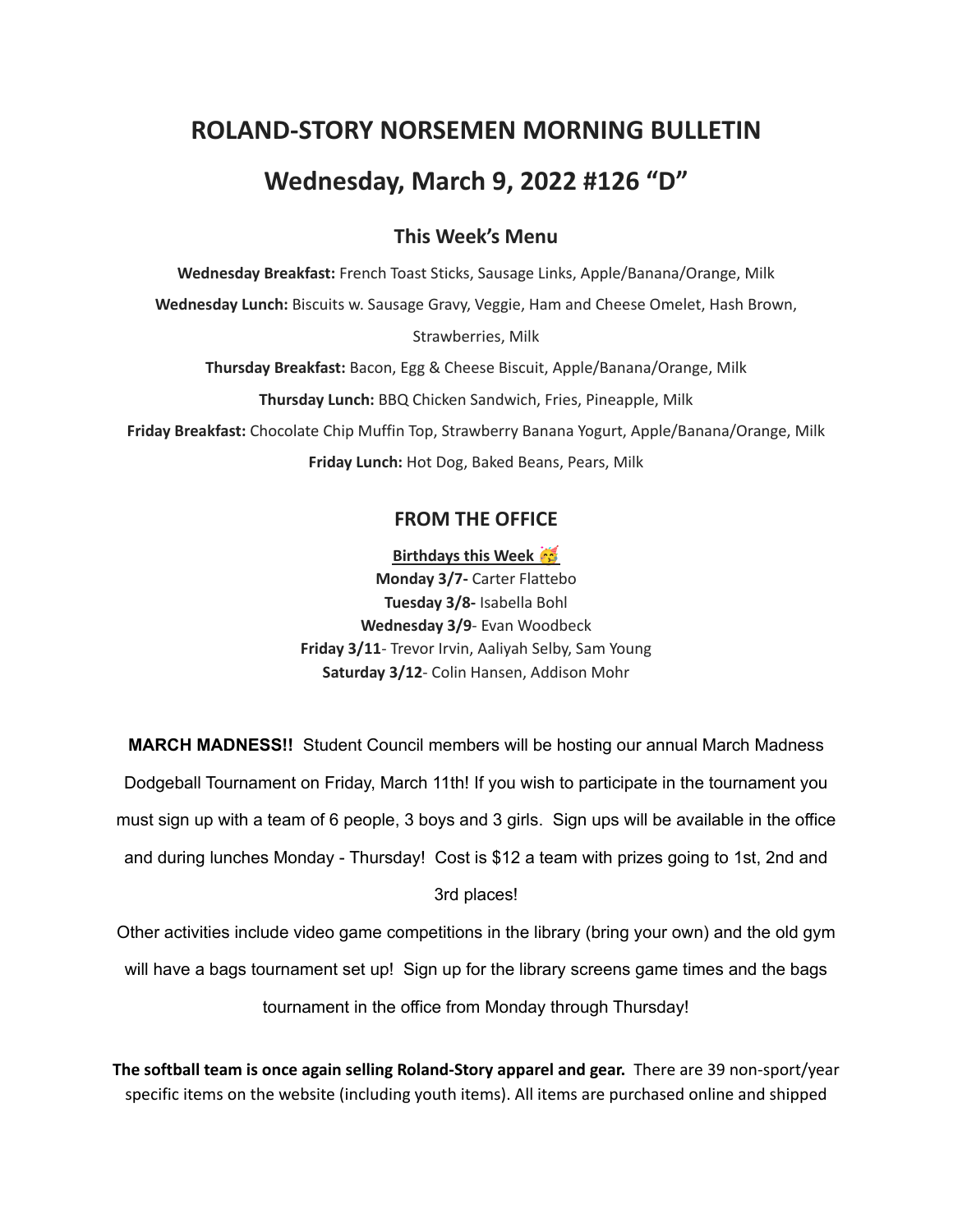directly to you, while still being able to support your favorite softball player from the dropdown menu. We are raising funds for our overnight tournament trip, to pay officials for pre-season scrimmages, extra equipment needs that happen last minute, and to possibly get a new bunker drag for the diamond. Thanks in advance for your support and Go Norse!!!

<https://fancloth.shop/PVQQX>

Store closes 3.11.22



#### **[COUNSELOR FOLDER](https://docs.google.com/document/d/1vmwczNPbDzXe9vFaG5LJMQ7NYDv-i4oQJHybqA65TUc/edit?usp=sharing) (9-12)-Click here**



#### **National Scholarships**

\*[StudentScholarships.org](https://drive.google.com/file/d/1aKuYCxaIenxt8B4T0eqnsOyNXu4NmKys/view?usp=sharing) Scholarship Newsletter 1) Folds of Honor Scholarship- \$5,000 due 3/31 2) Beyond the Cure Ambassador Scholarship- \$3,500 due 3/31 3) Points Scholarship- \$10,000 due 3/31 4) USPAACC Scholarships- \$5,000 due 3/31 5) Nitro Scholarship- \$2,000 due 3/31 6) AFA Teens Awareness College Scholarship- \$5,000 due 4/1 7) Women in STEM Scholarship- \$2,500 due 4/1 8) H.E. Parts Express Scholarship- \$500 due 4/1 9) Intertech Foundation STEM Scholarship- \$2,500 due 4/15 10) Global Lift Equipment Scholarship- \$500 due 4/15 11) Frances Loretta Memorial Scholarship- \$1,000 due 4/16 12) ASHRAE High School SEnior Scholarships- \$3,000 due 5/1 13) Rise Up Baking Scholarship- \$1,500 due 5/31